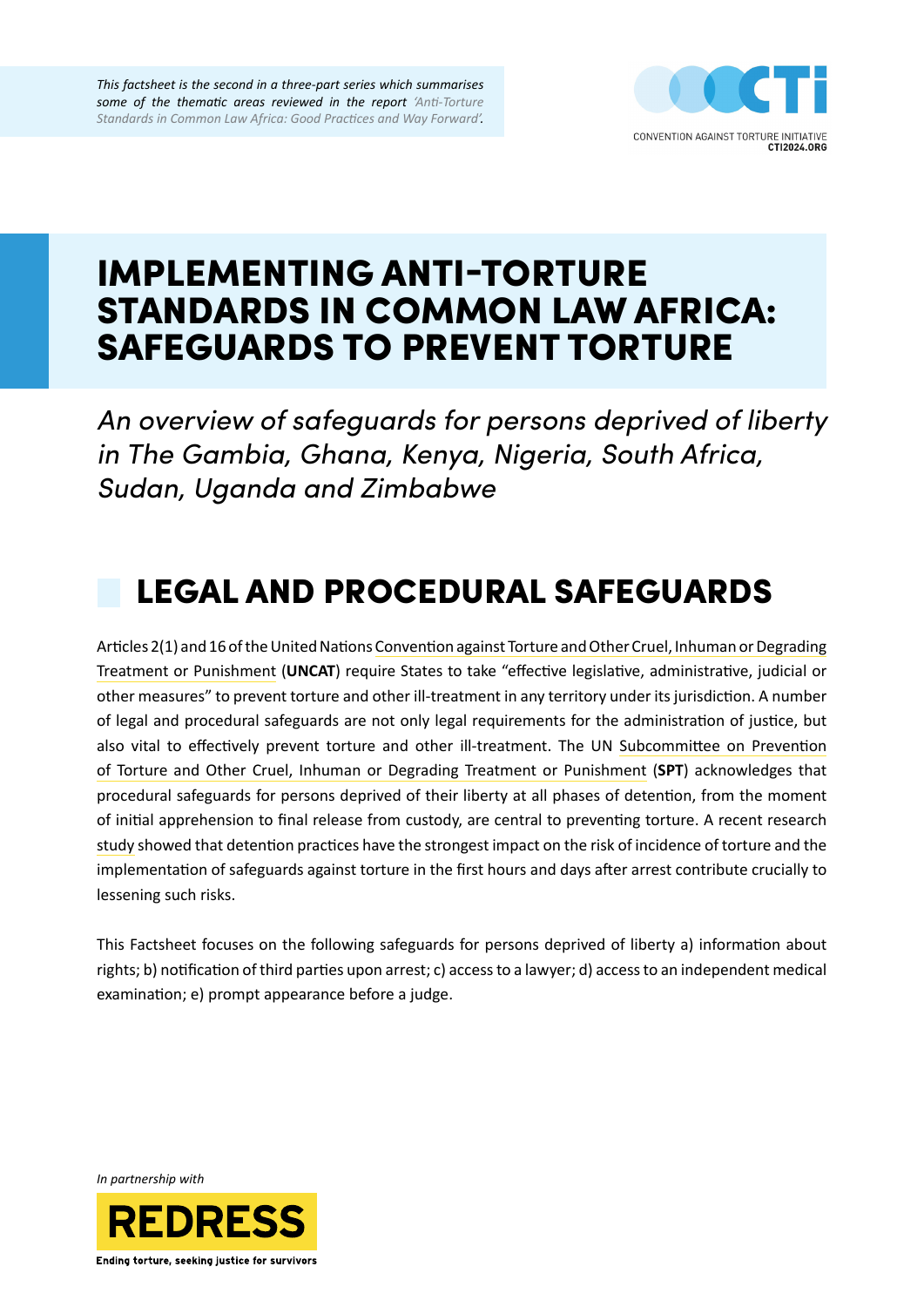## RELEVANT INTERNATIONAL AND REGIONAL INSTRUMENTS

The safeguards in this factsheet are enshrined in the following international and regional treaties and soft law instruments:

[The International Covenant on Civil and](https://www.ohchr.org/en/professionalinterest/pages/ccpr.aspx)  [Political Rights](https://www.ohchr.org/en/professionalinterest/pages/ccpr.aspx) (ICCPR)

[The Robben Island Guidelines](https://www.achpr.org/presspublic/publication?id=33) (RIG)

[The International Convention for the Protection of All Persons from Enforced](https://www.ohchr.org/en/hrbodies/ced/pages/conventionced.aspx)  [Disappearance](https://www.ohchr.org/en/hrbodies/ced/pages/conventionced.aspx) (ICCPED)

The African Commission on Human and Peoples' Rights (ACHPR) [Guidelines on the Conditions](https://www.achpr.org/public/Document/file/English/guidelines_on_arrest_police_custody_detention.pdf)  [of Arrest, Police Custody and Pre-Trial Detention in Africa](https://www.achpr.org/public/Document/file/English/guidelines_on_arrest_police_custody_detention.pdf) (the Luanda Guidelines)

[The United Nations Standard Minimum Rules for the Treatment of Prisoners](https://undocs.org/Home/Mobile?FinalSymbol=A%2FRES%2F70%2F175&Language=E&DeviceType=Desktop&LangRequested=False) (the Nelson Mandela Rules)

[The UN Body of Principles for the Protection of All Persons under Any Form of Detention](https://digitallibrary.un.org/record/53865?ln=en)  [or Imprisonment](https://digitallibrary.un.org/record/53865?ln=en) (Body of Principles)

# INFORMATION ABOUT RIGHTS

Detained individuals shall be informed of their rights and of the reasons for their detention at the time of their arrest, in a language and manner that they can understand. This important safeguard ensures individuals are aware of their rights in detention, enabling them to effectively exercise them, including the right to challenge the lawfulness of their detention and to seek release if unfounded or unlawful.

## KEY RESOURCE:

## THE LUANDA GUIDELINES MODEL LETTERS OF RIGHTS

The Luanda Guidelines Implementation [Toolkit](https://www.achpr.org/public/Document/file/English/conditions_of_arrest_police_custody_toolkit.pdf) has developed Model Letters of Rights – one for Arrested Persons and another for People in Pre-Trial Detention. They are to be adapted by each State in conformity with national legislation, regulations and policies, and include a broad range of rights, including (but not limited to):

|             | the right to remain silent,                  | the right to medical care,                                                                    |  |  |
|-------------|----------------------------------------------|-----------------------------------------------------------------------------------------------|--|--|
| ᢦ           | the right to legal representation,           | the right to be treated in a humane manner, and                                               |  |  |
|             | the right to interpretation and translation, | the right to complain if subjected to inhumane<br>treatment, as well as information about the |  |  |
| $\mathbf G$ | the right to information,                    | complaint procedure.                                                                          |  |  |
|             |                                              |                                                                                               |  |  |

E de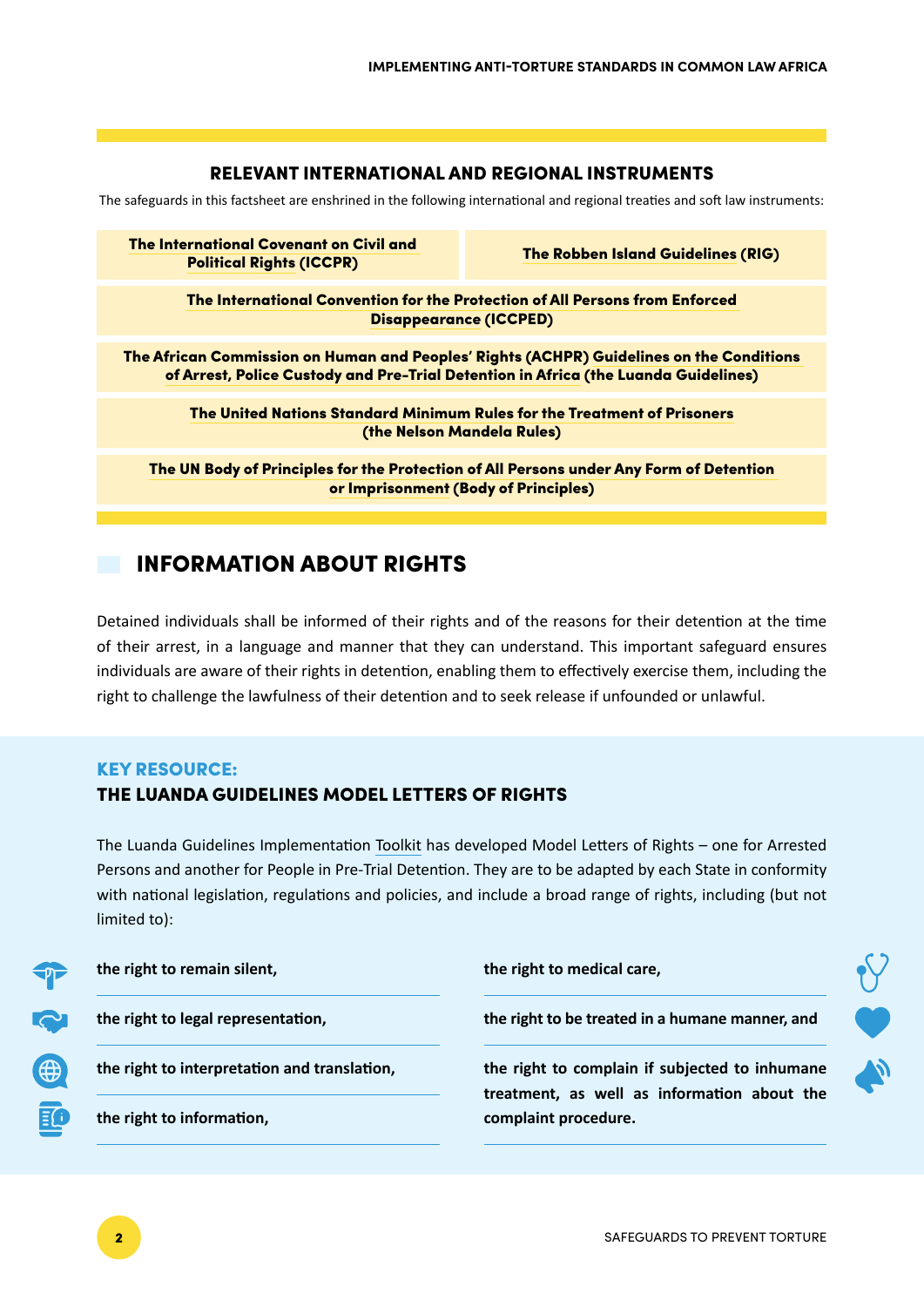## *National laws*

In the reviewed States, persons deprived of their liberty have the right to be:

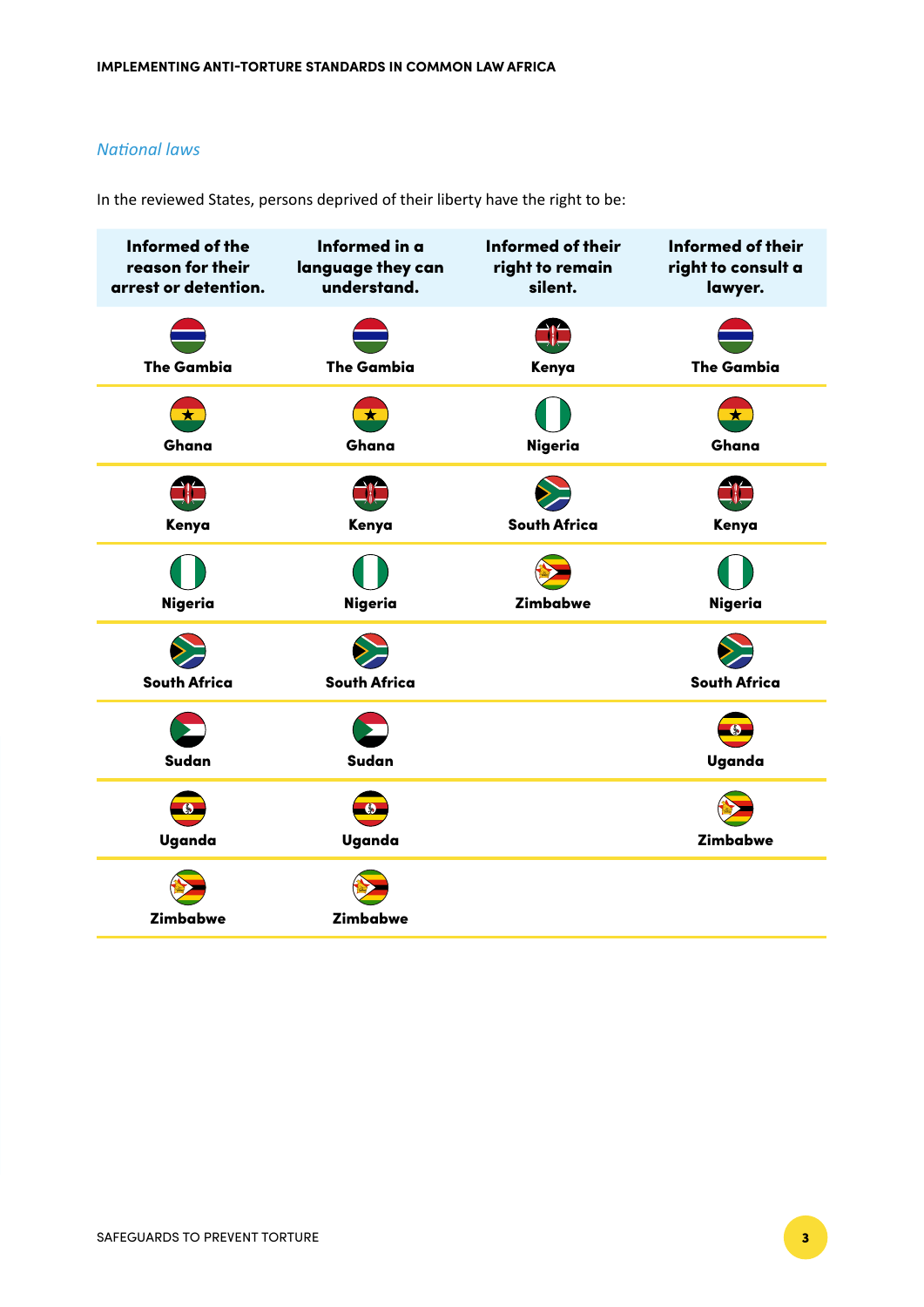Regarding the timing of the notification, reviewed States' national laws are mostly in line with international standards:



## *Shared challenges and proposals for States*

#### **CHALLENGE**

• Our research has shown that the requirement for detainees to be informed of their rights in a language they can understand is not always implemented in practice in the studied States. If an individual cannot understand their rights, they will be unable to exercise them.

#### PROPOSALS

- Places of detention are encouraged to have staff representing the main ethnic and language groups. Where this is not feasible, finding ways to ensure detainees have access to an officer fluent in their language or dialect prevalent in the region that the detention facility is located in.
- Pictorial representations of rules and regulations throughout the prison or detention facility are also helpful, especially for illiterate detainees.
- Detention facilities could also provide such information in the form of handouts or booklets, provided upon induction into the prison/detention facility.
- Law enforcement officials are to be trained and follow procedures to confirm that individuals have fully understood their rights and how to exercise them.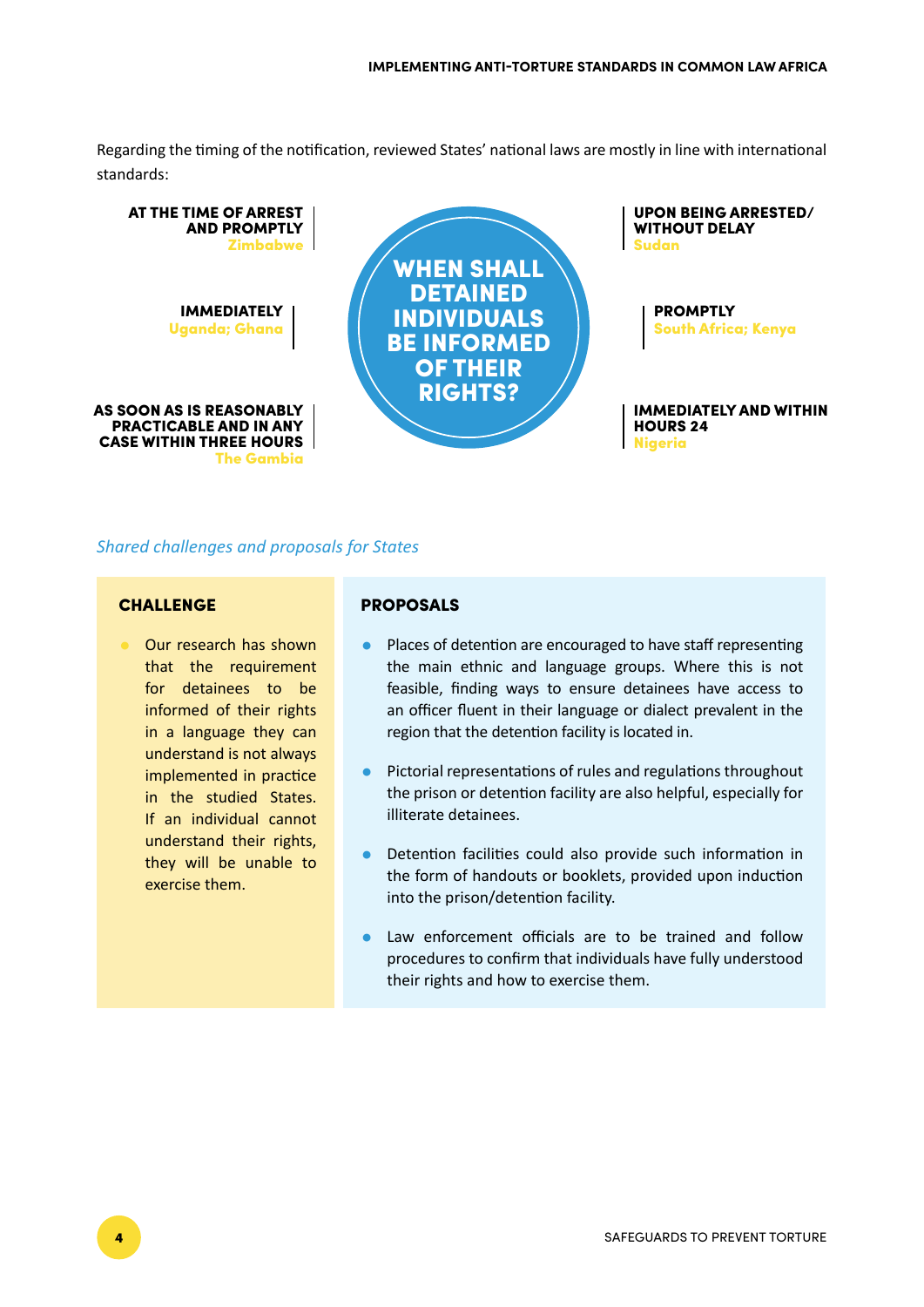# NOTIFICATION OF FAMILY OR THIRD PARTY UPON ARREST

International and regional human rights standards also provide for the notification of a family member or a third party as soon as possible after the arrest. The [SPT](https://undocs.org/Home/Mobile?FinalSymbol=CAT%2FOP%2FSWE%2F1&Language=E&DeviceType=Desktop&LangRequested=False) has recommended notification is made no longer than 3 hours after arrest. This legal safeguard helps protect individuals from risks of incommunicado detention, torture and other ill-treatment, and enforced disappearances. By informing a third party of the arrest or detention, its lawfulness and conditions can be more easily monitored and challenged.

### *National laws*

The national laws of the studied States are generally compliant with international standards.



In **Uganda**, arrested or detained persons have the constitutional right to request their next-of-kin to be informed "as soon as practicable" of the deprivation of liberty. **Ugandan** legislation further requires that a relative be informed of the detention and allowed access to the person within 72 hours if under a state of emergency.



The law in **Kenya** recognises the right of the detainee to inform family members of the arrest and detention and place of detention and guarantees not only the right to communicate with a third party upon the first instance of detention, but also upon any transfer from one detention facility to another.



In **Nigeria**, **Ghana** and **The Gambia** notification is the responsibility of the police.

#### **Financial costs of communication with third parties**

In prisons and other places of detention, it is not always easy to communicate with the outside world, not least due to the potential financial costs involved.

In **Kenya**, in order to ensure the safeguard of notification of third parties is respected, the law commands that any communication pursuant to this right must be facilitated by authorities free of charge.

**Nigeria** and **Zimbabwe** similarly stipulate that notification of the relatives is to be done at no cost of the suspect.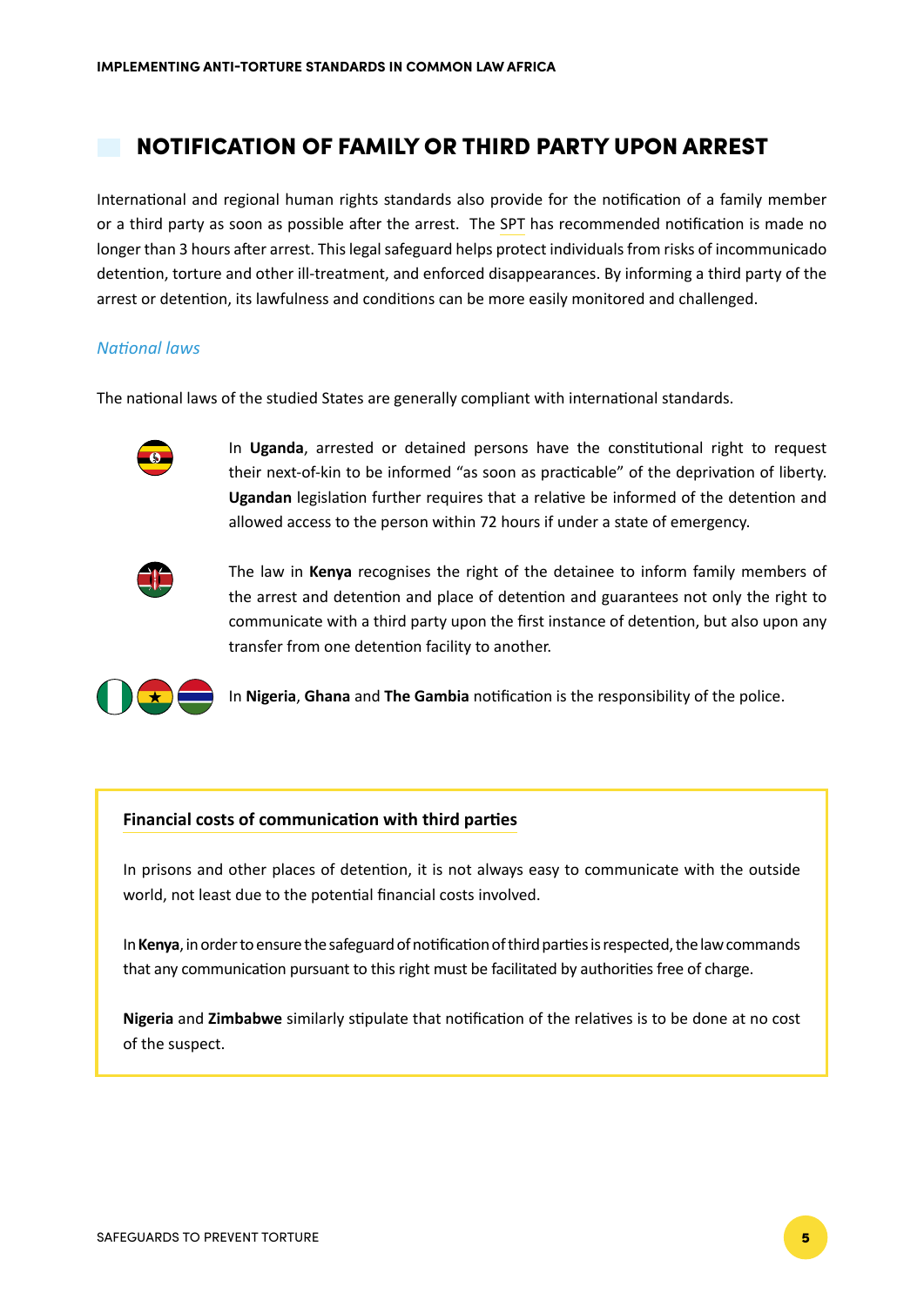## *Shared challenges and proposals for States*

## **CHALLENGES**

- Although all jurisdictions examined have adopted provisions related to this safeguard, these are at times subjected to limiting circumstances that may contravene international and regional standards. Such circumstances include, for example, the right to notification of a third party only arising if an individual is detained under emergency powers or if permission is granted by a court or public official.
- There have also been complaints by prisoners in some of the reviewed States that they have not been allowed to communicate with family or embassies, at times as a form of punishment.

## PROPOSALS

- Amend legislation and regulatory rules to provide for the right to notify family members or a third party as soon as possible after arrest and within a specific timeframe.
- Ensure police stations and detention facilities are provided with appropriate means for arrested and detained individuals to communicate with family members or a third party in confidence, via telephone or in person.
- Any restriction to the exercise of the right to notification should be strictly justified, limited in time, and subject to supervisory oversight and judicial review.

## ACCESS TO A LAWYER

A fundamental safeguard against torture and other ill-treatment is the right of prompt access to a lawyer at all stages of the investigation process and particularly from the moment of arrest. Individuals should be able to consult an independent lawyer of their choice in private. Free choice, independence and confidentiality are key elements to ensure no intimidation influences client-counsel consultations, and that access is protected to enable the individual to report allegations of torture without fear of reprisals.

## *National laws*

All the States examined provide for the right of individuals to consult with a lawyer. Some States also provide for:

- The right to choose their lawyer (**Zimbabwe**; **South Africa**; **Nigeria**)
- The right to consult their lawyer in private (**Zimbabwe**, **Kenya**)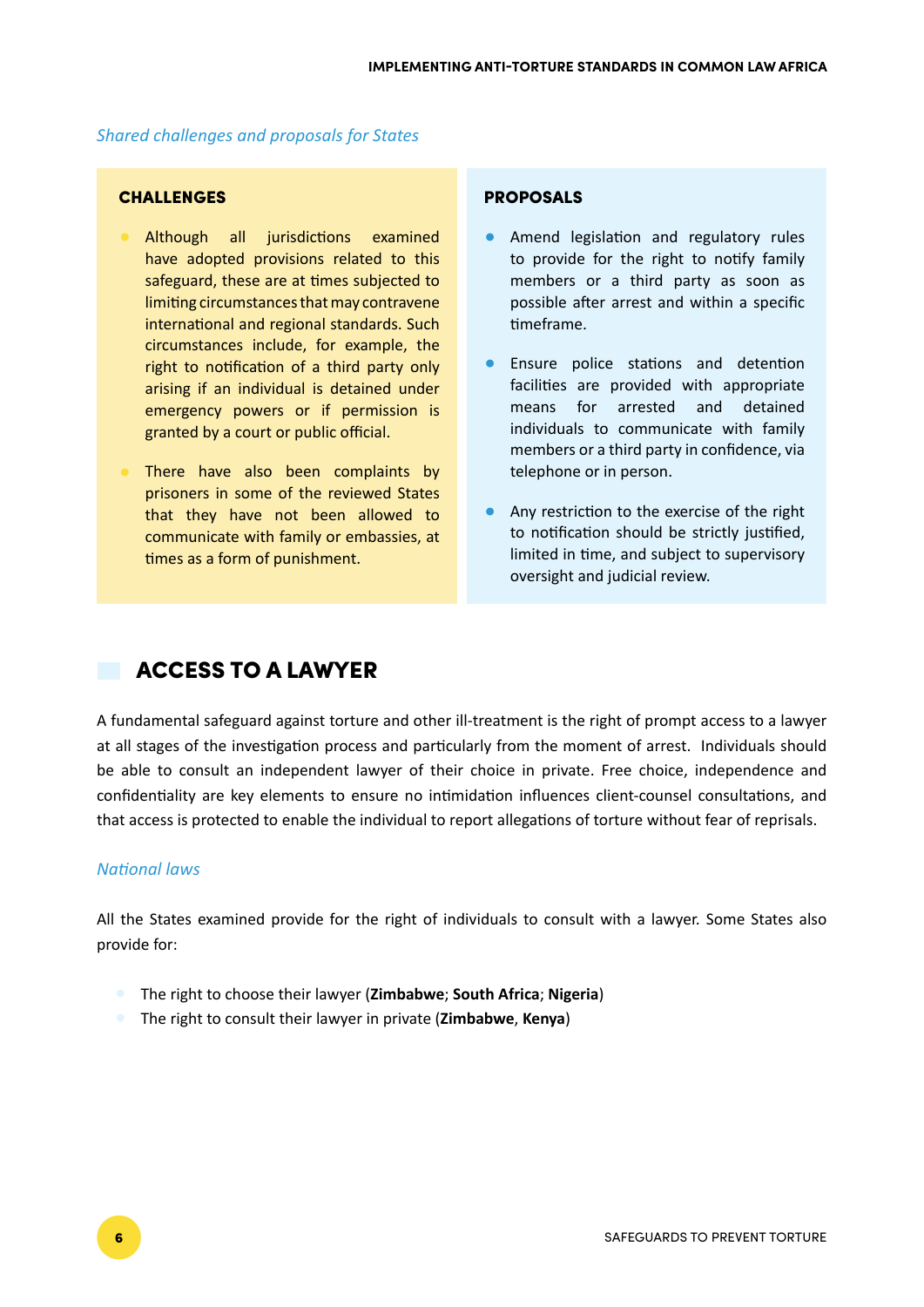The moment when individuals are entitled to exercise such right varies between States, as shown below:

Nigeria BEFORE "MAKING, ENDORSING, OR WRITING ANY STATEMENT OR ANSWERING ANY QUESTION" AFTER BEING ARRESTED

WHEN ARE INDIVIDUALS AFFORDED ACCESS TO A LAWYER?

"WITHOUT DELAY" FROM THE MOMENT OF ARREST Zimbabwe

UPON ARREST The Gambia

#### *Shared challenges and proposals for States*

## CHALLENGES

- In practice, individuals are not always able to exercise their right to a lawyer, including due to instances of discrimination.
- Legal and financial obstacles related to legal aid may also prevent individuals without means from exercising this right, particularly where detained persons need to acquire legal assistance at their own cost.
- Imprecise terms such as 'reasonable access' and 'reasonable opportunities' can limit the scope of access to legal aid lawyers.

#### PROPOSALS

- Ensure individuals are able to effectively exercise this right to legal counsel by enabling private and confidential communication in person at police stations and detention facilities, for example by setting up interview rooms, or via telephone should the individual or their counsel prefer.
- Establish, implement or extend the scope of State systems of free legal aid, and provide sufficient financial resources for such schemes/programmes. Collaboration between detention facilities and legal aid providers, such as paralegal committees or civil society organisations can also be helpful to increase access.

## ACCESS TO AN INDEPENDENT MEDICAL EXAMINATION

Access to independent physical and psychological medical examinations for persons deprived of their liberty is an important safeguard to deter, prevent and document torture. The right to an independent medical examination as soon as possible after arrest and immediately upon their admission at a place of detention is enshrined in regional and international instruments.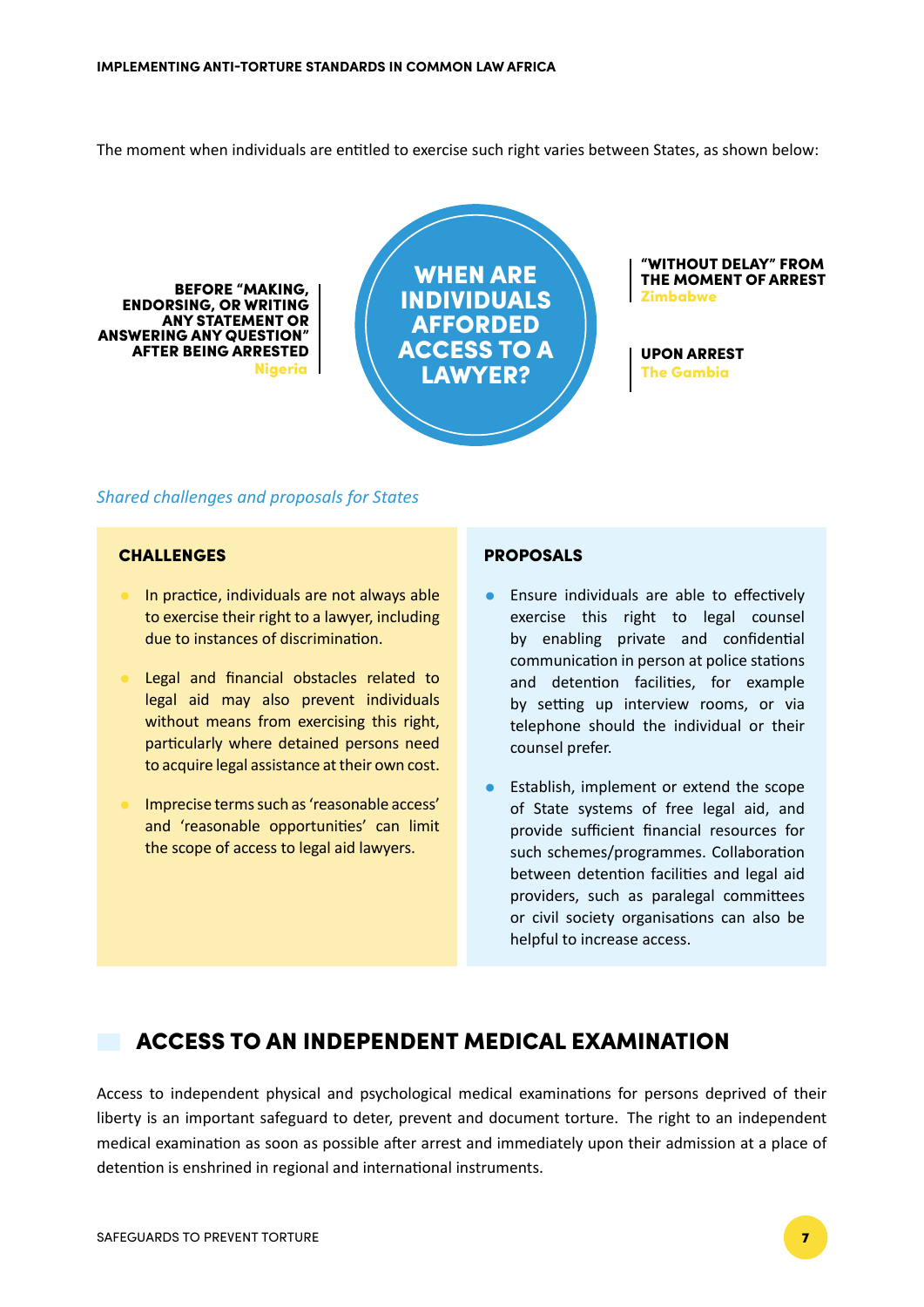The UN [Special Rapporteur on Torture](https://undocs.org/Home/Mobile?FinalSymbol=A%2F69%2F387&Language=E&DeviceType=Desktop&LangRequested=False) has pointed to the need for "routine medical screenings at entry, periodically during incarceration, at exit, at all transfers and upon request". This includes through subsequent referral to a forensic expert in order to conduct a specialised forensic medical examination in line with the [Istanbul Protocol,](https://www.ohchr.org/documents/publications/training8rev1en.pdf) evaluating the consistency of findings and symptoms with allegations of torture and other ill-treatment. Medical examinations should be conducted by medical practitioners who are independent of the detention facility, and held in private (out of sight and hearing of police officers). Finally, adequate medical care is also to be provided throughout the period of detention.

## *National laws*

| <b>Right to access a</b> | doctor                    | of their choice           | who is<br>independent     | in private                | without delay                                                                  |
|--------------------------|---------------------------|---------------------------|---------------------------|---------------------------|--------------------------------------------------------------------------------|
| <b>The Gambia</b>        | $\boldsymbol{\mathsf{x}}$ | ×                         | ×                         | $\boldsymbol{\mathsf{x}}$ | $\boldsymbol{\mathsf{x}}$                                                      |
| Ghana                    |                           | $\boldsymbol{\mathsf{x}}$ | $\boldsymbol{\mathsf{x}}$ | $\boldsymbol{\mathsf{x}}$ | $\boldsymbol{\mathsf{x}}$                                                      |
| Kenya                    |                           | $\boldsymbol{\mathsf{x}}$ | $\boldsymbol{\mathsf{x}}$ | $\boldsymbol{\mathsf{x}}$ | $\boldsymbol{\mathsf{x}}$                                                      |
| <b>Nigeria</b>           |                           |                           |                           | X                         | The right only<br>arises after<br>interrogation.                               |
| <b>South Africa</b>      |                           |                           | $\boldsymbol{\mathsf{x}}$ | X                         | Yes - as soon as<br>possible after<br>admission to<br>a detention<br>facility. |
| <b>Sudan</b>             |                           | ×                         | $\boldsymbol{\mathsf{x}}$ | ×                         | $\boldsymbol{\mathsf{x}}$                                                      |
| Zimbabwe                 |                           |                           |                           |                           |                                                                                |

## **The law in South Africa and Uganda**

In **South Africa**, it is a requirement for every individual to have a health status examination as soon as possible after admission, as well as before and after making a confession.

In **Uganda**, the Prisons Rules require that prisoners be examined on admission to prison, prior to undergoing strenuous labour or corporal punishment or other punishment that may cause injury, prior to discharge and prior to transfer.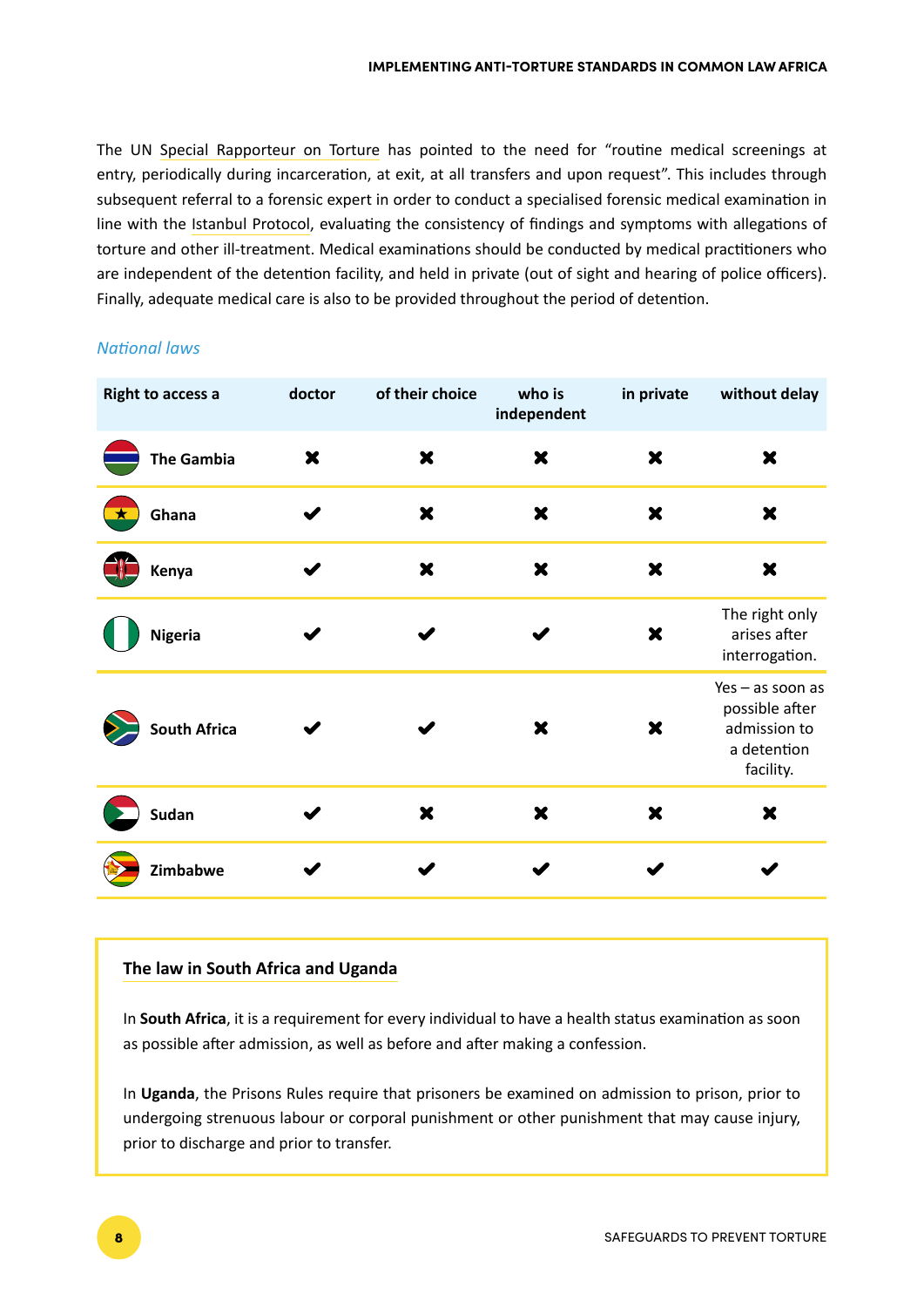*Shared challenges and proposals for States*

## **CHALLENGES**

- Some of the legislative provisions studied do not define the meaning of 'appropriate medical care', qualify the right by subjecting it to a reasonableness test or the discretion of public officials, or require the costs to be met by the person deprived of their liberty.
- At times, there is a lack of resources to provide adequate medical care, which is particularly concerning with regards to psychiatric evaluations of the impact of torture.

## PROPOSALS

- Amend legislation and prison procedures to provide independent medical examination as soon as possible after arrest and upon admission into the detention facility, and regularly during the period of detention and upon request.
- Ensure medical examinations are conducted by medical practitioners independent of the authorities and in private.
- Ensure such examinations are properly recorded by medical staff, with comprehensive information clearly identifying the individual, time and date of inspection, any identified injuries as well as allegations made. Medical staff, prosecutors and judges shall be adequately trained on the use of the Istanbul Protocol.
- Provide training for qualified forensic experts on how to conduct forensic medical evaluations in line with the Istanbul Protocol to document medical findings consistent with allegations of torture and ill-treatment.

# JUDICIAL OVERSIGHT – PROMPT APPEARANCE BEFORE A COURT

Persons deprived of liberty must be brought promptly before a competent judicial authority. Judges review the lawfulness of detention and order the release of the detained person if unlawful or arbitrary. They can also hear allegations of torture or other ill-treatment and consider whether there are any visible signs of such violations, and any allegations that may be brought by the detainee, including to order an independent forensic medical evaluation. The UN [Human Rights Committee](https://undocs.org/CCPR/C/GC/35) (**HRC**) interprets the term "promptly" as within 48 hours, having noted that any delay "must remain absolutely exceptional and be justified". This is because detention longer than 48 hours without judicial oversight unnecessarily increases the risk of ill-treatment and torture, which is known to be higher during the first hours after arrest and the initial period of detention.